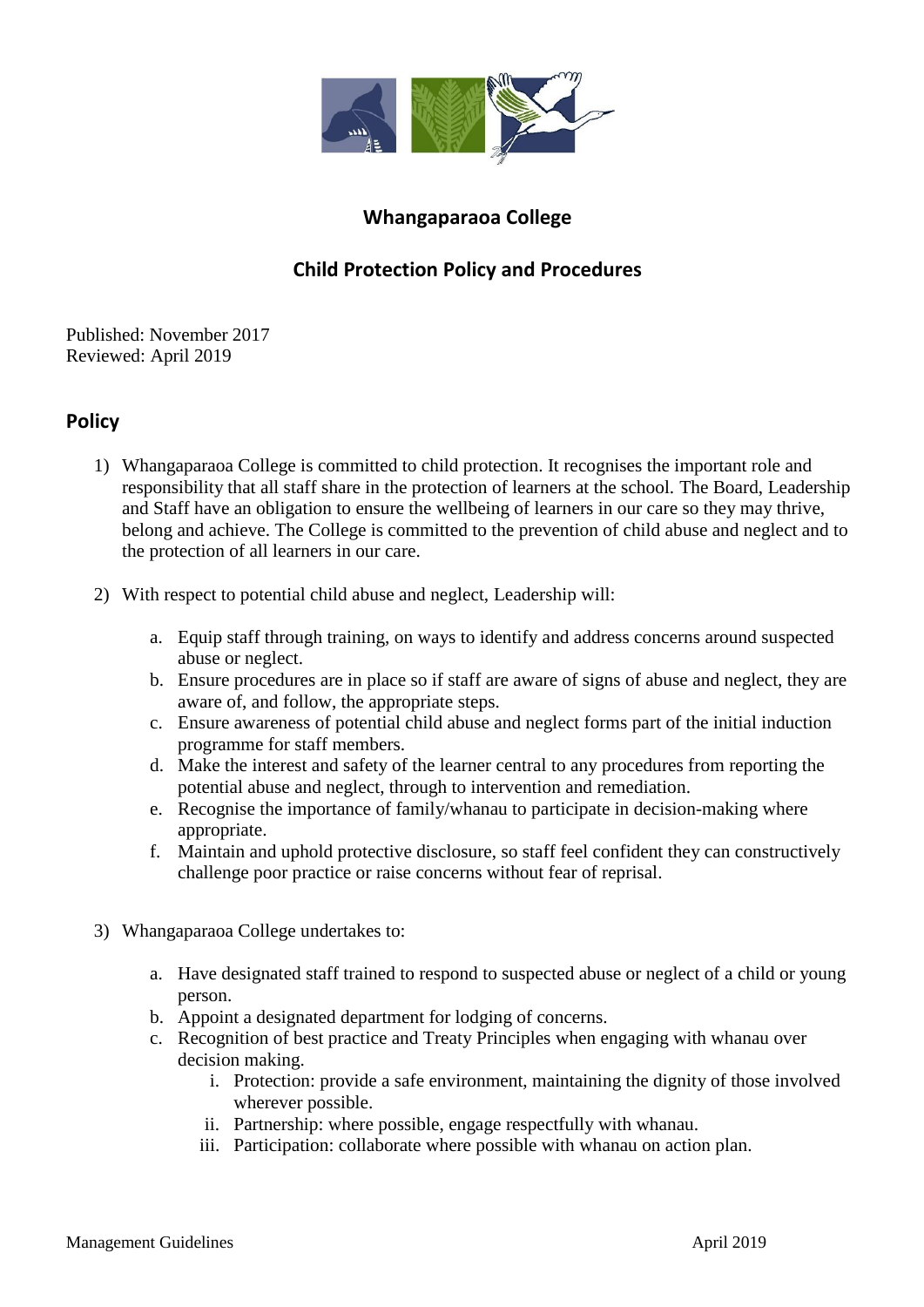- d. Recognition and integration of important cultural concepts in practice.
	- i. Protection first: engagement of whanau in process must not be at the expense of child's immediate safety or wellbeing.
	- ii. If likely to escalate risk to child, staff must maintain a safe and confidential process.
- 4) Whangaparaoa College is committed to providing a safe learning environment, and maintains a comprehensive Health and Safety Policy aligned to this principle. This policy should be read in conjunction with the Health and Safety Policy.
- 5) This policy will be reviewed by the Board at least every three years.

## **Procedures**

- 1. For definitions of abuse and neglect, see the definitions within this [link.](Child%20Protection%20Policy%20Definitions%20of%20Abuse%202019.pdf)
- 2. We will have a multi-disciplinary process that engages internal pastoral staff in the first instance, and progresses outward to appropriate agencies through recognised stages of urgency. In the case of:
	- a. Low or moderate concerns. These are raised in the internal meeting and if necessary, referred on to pastoral staff to action. Designated staff will be responsible for logging their actions/responses to these concerns, including any whanau contact, via KAMAR.
	- b. Moderate to severe concerns. Where issues of safety are ongoing and complex, or risk to child is present and/or imminent, then the designated staff are notified and refer to the appropriate agencies: i.e. Police and Oranga Tamariki. These notifications to external agencies are logged on KAMAR/flagged as sensitive.
- 3. Designated Child Protection Staff
	- a. Internal team
		- i. Deputy Principal holding Pastoral Portfolio
		- ii. Head of Counselling
		- iii. School Guidance Counsellor(s)
		- iv. School Nurse
	- b. External Team

| i. Oranga Tamariki                       | 09-912-3820       |
|------------------------------------------|-------------------|
| ii. Orewa Police                         | $09 - 426 - 4555$ |
| iii. Waitemata District Health Team      | 09-486-8900       |
| iv. Mental Health (Marinoto)             | 09-489-0555       |
| v. Mental Health Crisis Team             | 09-486-1491       |
| vi. Public Health Nurse or Social Worker | 09-427-0300       |
|                                          |                   |

- 4. These procedures can be reviewed and improved any time at the discretion of the Principal.
- 5. Flow Chart for Child Protection Action Plan Implementation.